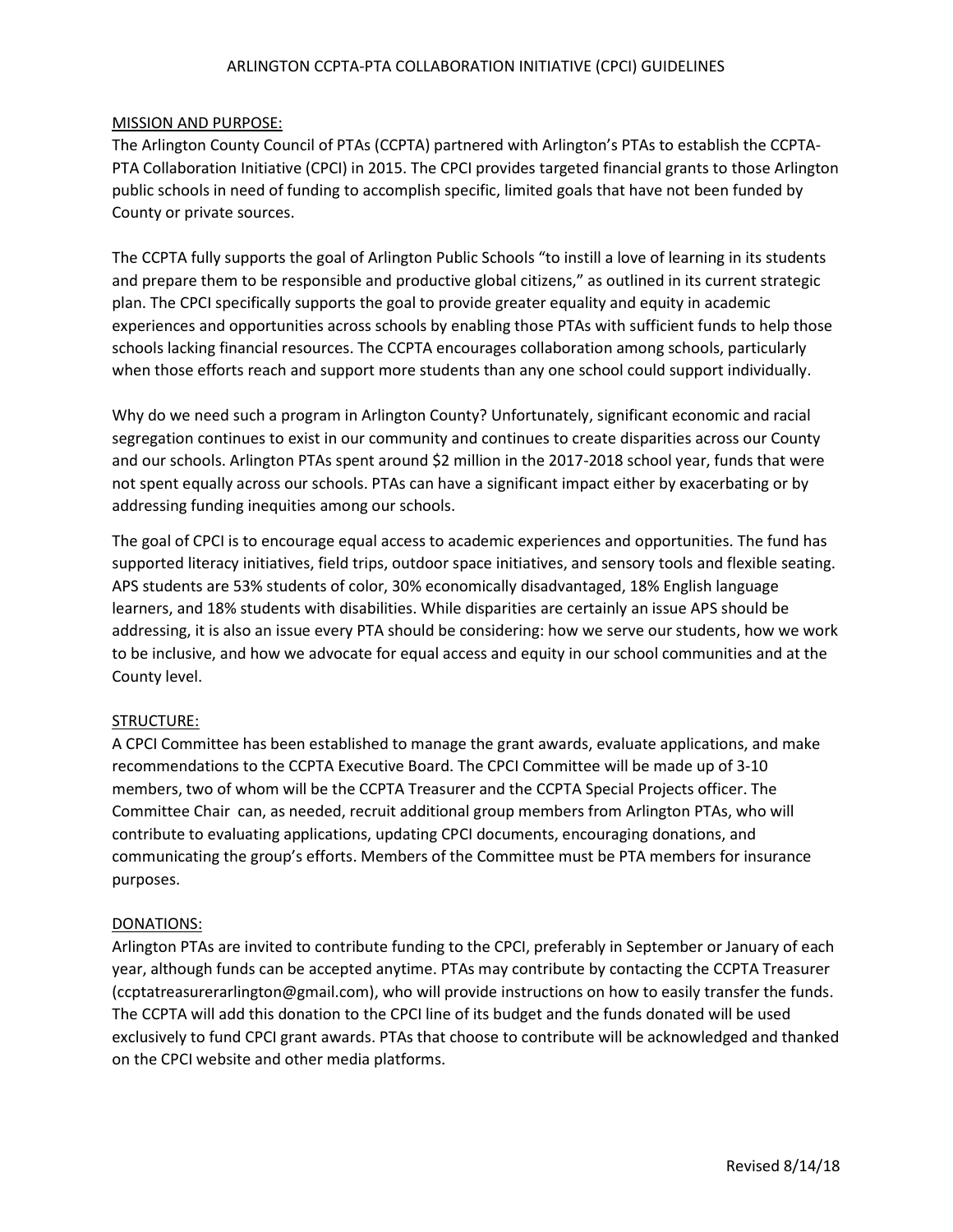## APPLICATIONS:

PTAs or APS staff members representing schools with unmet needs are encouraged to submit an application to the CCPTA (ccptacpci@gmail.com) requesting funding through the CPCI program. The application, as detailed below, must specifically identify the way the funds will be used to benefit their students. For example, a school might request funding to take students on a field trip to a regional historical site or to purchase books for classroom libraries, when those needs have not been met by County or other funding sources. Applications for funds related to permanent facilities-related expenses will not be accepted and applications related to technology purchases will be reviewed very carefully and in consultation with APS. All applications must be approved by the principal at the applying school (either by signature on the form or via email). Principals must also explicitly accept responsibility for storage and maintenance of any material goods purchased with CPCI grant funds, as those items become the property of the school at which the grant was received.

Application Period: Applications can be submitted throughout the year. The CPCI Committee reviews and awards grant applications twice each year, in November (our primary grant period, for grants awarded in December) and in February (if funds are available, for grants awarded in March). Applicants will be notified of the decision of the CPCI Committee once those reviews are complete and approved.

Evaluation Process: The CCPTA's CPCI Committee will review each grant application on its merits, consider the available funds, and forward its recommendations to the CCPTA's Executive Committee for approval. Grants will generally be in the range of \$500-\$2,500. In some cases, the CCPTA's Executive Committee will approve the request, but at a lesser dollar amount than that requested.

Award Guidelines (unless special arrangements are made with the CCPTA Treasurer ahead of time):

- All funds awarded are expected to be spent within the school year in which they are granted.
- The grant recipient must submit a check request with receipts attached to the CCPTA Treasurer within 30 days of the award being made (by January for December awards, by April for March awards). If more time is needed, please coordinate directly with the CCPTA Treasurer.
- Once an award is made, if any of the details of the grant project change or need to be adjusted, the grant recipient must communicate with the CPCI Committee about these changes so that the revisions can be reconsidered by the CPCI Committee. If your project has changed, please consult with the CPCI Committee before making any purchases, or there may be a risk of your expenses not being covered by the grant award.
- A report of the impact the grant funding had on the program/school/students is very helpful for determining the impact of our program. Grant recipients are invited to attend a CCPTA meeting after their grant project/event is completed and/or to write up their feedback to be shared with all of our PTAs and donors.
- Schools/programs that do not carefully follow these guidelines risk having future applications to the CPCI grant fund rejected.

Repeat Applications: When repeat applications are received for proposals that have been funded by a CPCI grant in the past, CPCI Committee members will offer to coordinate with the applicant PTA/school to seek alternative sources of funding and to encourage collaboration with other schools/programs or community organizations. The CPCI Committee considers part of its purpose to be to help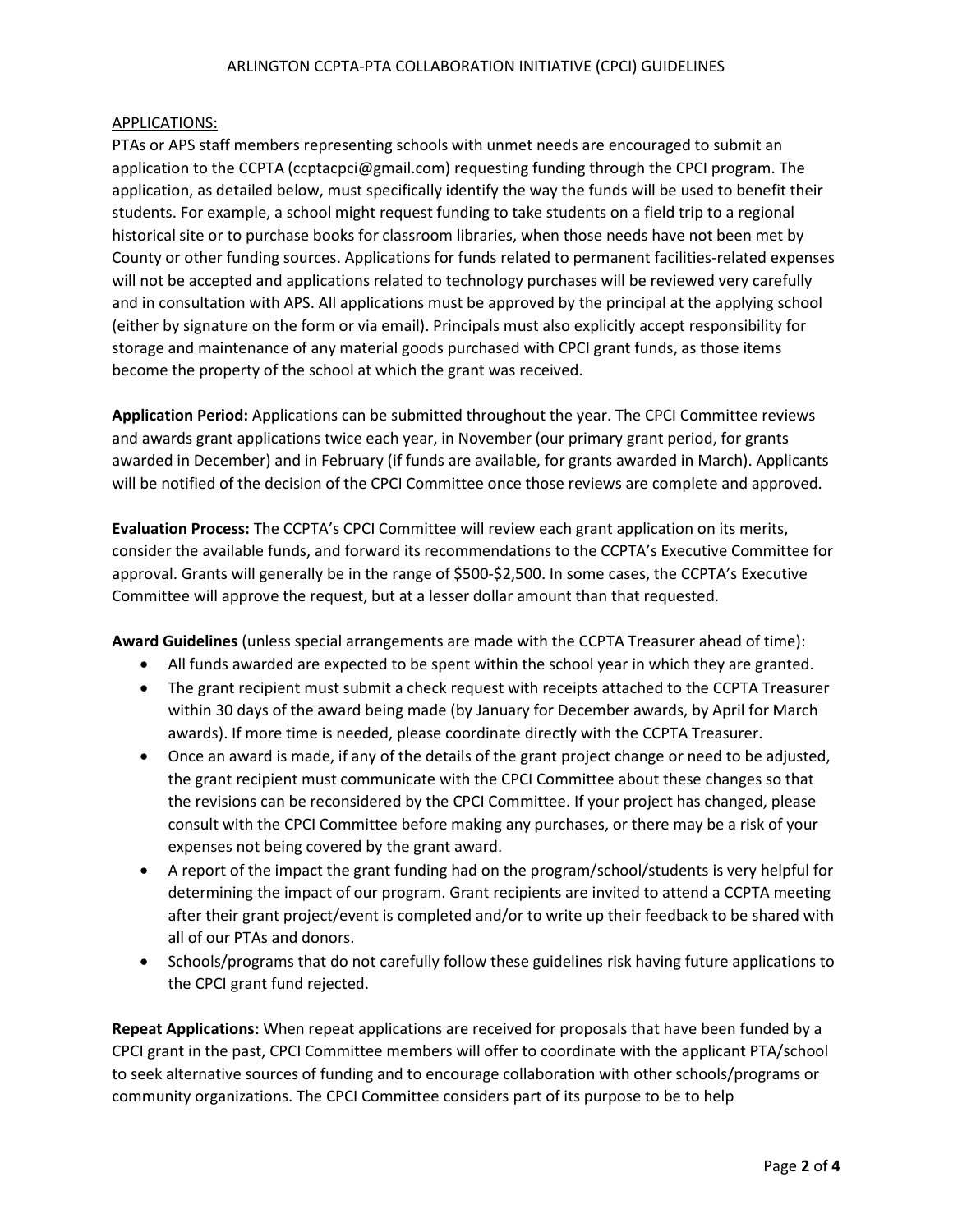PTAs/schools/programs build their fundraising/resources in a way that ongoing program budget items can be covered without relying on CPCI grant funds.

## How to Apply:

- a. The PTA/school should identify the unmet need (ideally in coordination with each other).
- b. Proposals should provide the following information:
	- 1. School name
	- 2. Contact name for the request, including phone number and e-mail address
	- 3. Name of the school principal
	- 4. Title for the request (such as "4<sup>th</sup> Grade Poetry Contest")
	- 5. Dollar amount requested
	- 6. Detailed description of how the funds requested would benefit the students, including the number of students who will benefit, and an itemized listing of the anticipated expenses.
	- 7. Include a planned timeline for the proposal (i.e., for the 4th Grade Jamestown field trip buses: November 2018: Submit proposal to the CCPTA/CPCI; December 2018: grant awarded by CCPTA; Early February 2019: take the field trip, obtain receipts; Late February 2019: submit all receipts with check request and a short written summary of the event to the CCPTA; early March 2019: receive check from CCPTA to reimburse expenses).
	- 8. A description of why the educational need has not been met by other funding sources, such as the Arlington Public Schools budget.
- c. All proposals must be approved by the school's principal before being submitted, with proof of this approval submitted together with the application (such as a signature on the application or forwarding an e-mail from the principal stating his/her support).

The Grant Application Form and current Guidelines are posted on the CCPTA website at https://ccpta.apsva.us/cpci/. The CPCI Committee can be contacted at ccptacpci@gmail.com. The CCPTA Treasurer can be contacted at ccptatreasurerarlington@gmail.com.